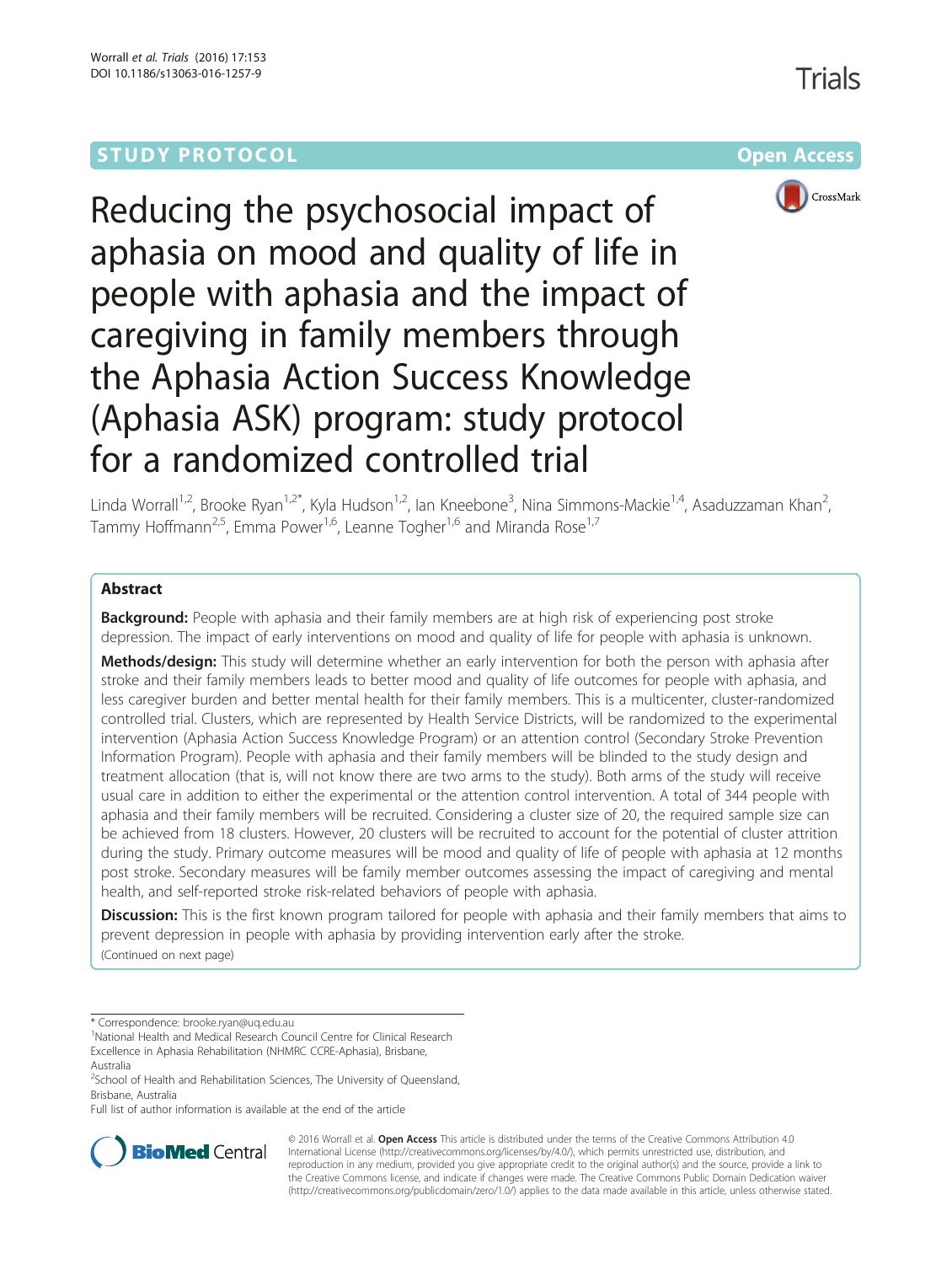#### (Continued from previous page)

**Trial registration:** This trial is registered in the Australian New Zealand Clinical Trials Registry (ANZCTR) as [ACTRN12614000979651.](https://www.anzctr.org.au/Trial/Registration/TrialReview.aspx?id=366683) Date registered: 11 September 2014.

Keywords: Aphasia, Cluster randomized controlled trial, Mood, Depression, Quality of life, Rehabilitation, Prevention

# Background

The prevalence of depression after stroke is approximately 31 % [[1](#page-5-0)]. Post stroke depression results in poorer functional recovery [[2\]](#page-5-0), higher mortality [[3](#page-5-0)], and greater healthcare utilization [\[4](#page-5-0)]. An investment in psychological care after stroke has been estimated to lead to a reduction in health and social care costs of 37 % over 2 years [\[4\]](#page-5-0).

Aphasia is prevalent in 31 % of first-time strokes and is still present in 60 % of these individuals at 12 months postonset [\[5\]](#page-5-0). Significant and life-altering psychosocial consequences, including poor vocational outcomes, changes in relationships, and social isolation, are associated with the presence of aphasia [\[5](#page-5-0)–[8](#page-5-0)]. The incidence of depression after aphasia is estimated to be 62 % to 70 % and is higher than in stroke survivors who do not have aphasia [\[9\]](#page-5-0). Family members of patients with aphasia are also prone to develop depression and experience a variety of psychosocial consequences after the onset of aphasia [[10, 11\]](#page-5-0).

People with aphasia report difficulty accessing existing mental health services, intervention programs, or support groups that can meet their needs because of their communication disability [\[12\]](#page-5-0). A Cochrane review [[13](#page-5-0)] reports a small effect size when treating post stroke depression with antidepressants (with cautions about side effects), but not the prevention of depression by pharmacological means. Notably, psychological approaches have shown promise for prevention [[14](#page-5-0)]. However, the Cochrane prevention review could not extend recommendations to patients with aphasia since it noted that too few studies included participants with this condition.

In recognition of the need to improve longer-term outcomes in mood and quality of life for people with aphasia, an intervention program called the Aphasia Action Success Knowledge (Aphasia ASK) program has been developed. Findings from a Phase 1 feasibility study suggested the Aphasia ASK program had positive initial outcomes for people with aphasia and their family members. The Aphasia ASK program now requires evaluation on a larger scale.

#### Aim

The study aim is to determine whether an early intervention, Aphasia ASK, for the person with aphasia after stroke and their family members leads to better mood and quality of life outcomes for people with aphasia, less caregiver burden, and better mental health for family members compared to an attention-control intervention (Secondary Stroke Prevention Information Program; SSPIP) at 12 months post stroke.

### Hypotheses

#### Primary hypothesis

People with aphasia who receive the Aphasia ASK intervention will have significantly better outcomes in mood [[15\]](#page-5-0) and quality of life [[16\]](#page-5-0) at 12 months post stroke compared to those who receive the attention control intervention (SSPIP).

#### Secondary hypothesis

Family members of people with aphasia who receive the Aphasia ASK intervention will have significantly better outcomes on measures of impact of caregiving [[17\]](#page-5-0) and mental health [[18\]](#page-5-0) at 12 months post stroke than family members who receive the attention control intervention (SSPIP).

In addition, people with aphasia who have completed the attention control intervention (SSPIP) are hypothesized to have a significantly better score on a stroke riskrelated behavior measure [[19\]](#page-5-0) compared to those who receive the Aphasia ASK intervention.

#### Methods

#### **Design**

This is a multicenter cluster-randomized controlled trial. Clusters, which are represented by Health Service Districts, will be randomized to either the experimental intervention or an attention control intervention, with an equal number of Health Service Districts in each arm. Usual care will continue to the intervention and control arms. The usual care provided will be at the discretion of the hospital site and their treatment protocols. Usual care is typically considered as 1 to 2 sessions of aphasia therapy per week in addition to any required rehabilitation for other stroke-related impairments. Documentation of usual care aphasia therapy will occur. Eligible individuals with aphasia and their family members will be invited to participate upon referral to speechlanguage pathology services, commencing intervention as early as possible in rehabilitation, but no later than 6 months post stroke. Assessments will occur at baseline and at 12 months post stroke.

The Consolidated Standards of Reporting Trials (CON-SORT) 2010 extension statement for cluster-randomized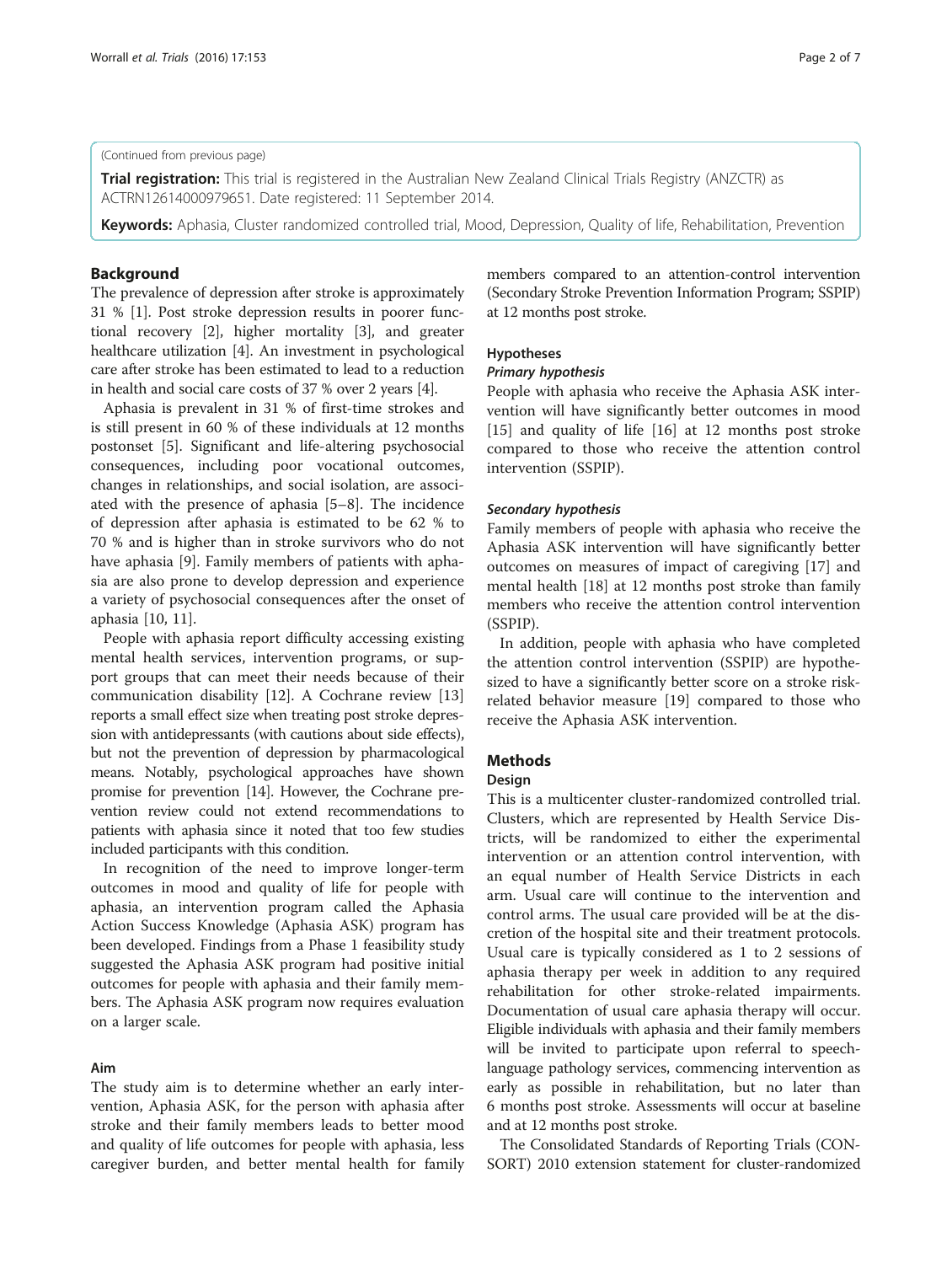trials [[20\]](#page-5-0) has been used to guide the research plan. The Standard Protocol Items: Recommendations for Interventional Trials (SPIRIT) 2013 statement [[21\]](#page-6-0) has been used to develop the trial protocol. The Template for Intervention Description and Replication (TIDieR) guide [[22\]](#page-6-0) has been used to guide the description of the study interventions.

### Ethics approval

The trial sponsor is the University of Queensland funded by a National Health and Medical Research Council Project Grant from 2014-2018 [APP1060673]. The study protocol was approved by the Darling Downs Hospital and Health Service Human Research Ethics Committee in Queensland, Australia. Expedited approval for the study was also granted by the University of Queensland on the basis of approval from the Darling Downs Hospital and Health Service Human Research Ethics Committee. Amendments to the protocol during the study period will be submitted to the Darling Downs Hospital and Health Service Human Research Ethics Committee. Informed written consent will be obtained from all participants before inclusion in the trial.

# Clusters

Clusters for the study will be Health Service Districts that offer speech pathology rehabilitation services as a single operational unit across multiple site locations within a defined service area in Australia. Health Service Districts were chosen as clusters (instead of individual hospital/health service sites) to reduce the risk of treatment contamination issues that may arise from conducting both arms of the study within the same service area. Health Service Districts were also chosen so that the study interventions can be provided alongside the usual continuum of care for the study duration (that is, across multiple health facilities within the first year post stroke). An inclusion criterion for clusters is that they must provide aphasia rehabilitation services, with the capacity to provide services over the period of intervention. Clusters will be excluded if they are participating in other clinical trials at the time of randomization, which will limit the recruitment capacity and/or conflict with the intervention requirements of the current trial. Each Health Service District will provide either the experimental or the attention control intervention to a maximum of 20 people with aphasia plus their family members.

#### Participants: inclusion and exclusion criteria

Participants will be people with aphasia who are within the first 6 months following a stroke and their family member(s). The diagnosis of aphasia will be based on a qualified speech pathologist's administration of the Western Aphasia Battery-Revised [[23](#page-6-0)] and clinical judgement of a qualified speech pathologist. Potential people with aphasia and their family members will be included if they are older than 18 years of age, have sufficient English language to participate without a translator, and have adequate hearing and vision levels to participate as judged by the treating speech pathologist. People with aphasia and their family member(s) will be excluded if they have concomitant progressive neurological conditions (for example, dementia) or a concurrent medical condition impacting on their mental health (for example, cancer) as confirmed by self-report. There are no other inclusion or exclusion criteria for family member participants. People with aphasia must present with their first incidence of post stroke aphasia and will be excluded for the following reasons: 1) aphasia as an etiology other than stroke, 2) a history of recurrent depression (that is, three or more previous diagnosed episodes defined as needing to see a health practitioner for treatment - either psychotherapy or medication prescribed, confirmed by self-report), 3) a current psychiatric diagnosis (for example, depressive disorder or anxiety disorder confirmed by medical record), 4) current depressive symptoms upon screening with the Stroke Aphasic Depression Questionnaire Hospital Version-10 [[17](#page-5-0)] (score of 9 or more) or The Depression Intensity Scale Circles [[24](#page-6-0)] (score of 3 or more), 5) receiving treatment in a psychiatric setting, or 6) enrolled in other aphasia or depression treatment studies.

#### Process of screening and seeking consent

Potential participants with aphasia will be identified by a member of the rehabilitation team. Speech pathologists involved in the study will check the potential participant for eligibility based on the inclusion/exclusion criteria. Each potential participant with aphasia will be provided with a written participant information sheet and consent form and will be given a verbal explanation of the research. The participant's capacity to decide whether to participate will be judged by the speech pathologist (trained in communicating with and verifying comprehension of adults with aphasia). Once participants with aphasia have given consent, they will be asked if they would like a family member to be involved in the study and to nominate this family member. If the family member agrees, the speech pathologist will verbally explain the study as well as provide family members with a participant information sheet and obtain their written informed consent.

# Randomization

A factor that may affect the outcome of this study is the level of psychological services provided to patients in each cluster. A National Stroke Foundation Rehabilitation Services Report (2012) indicated that lower levels of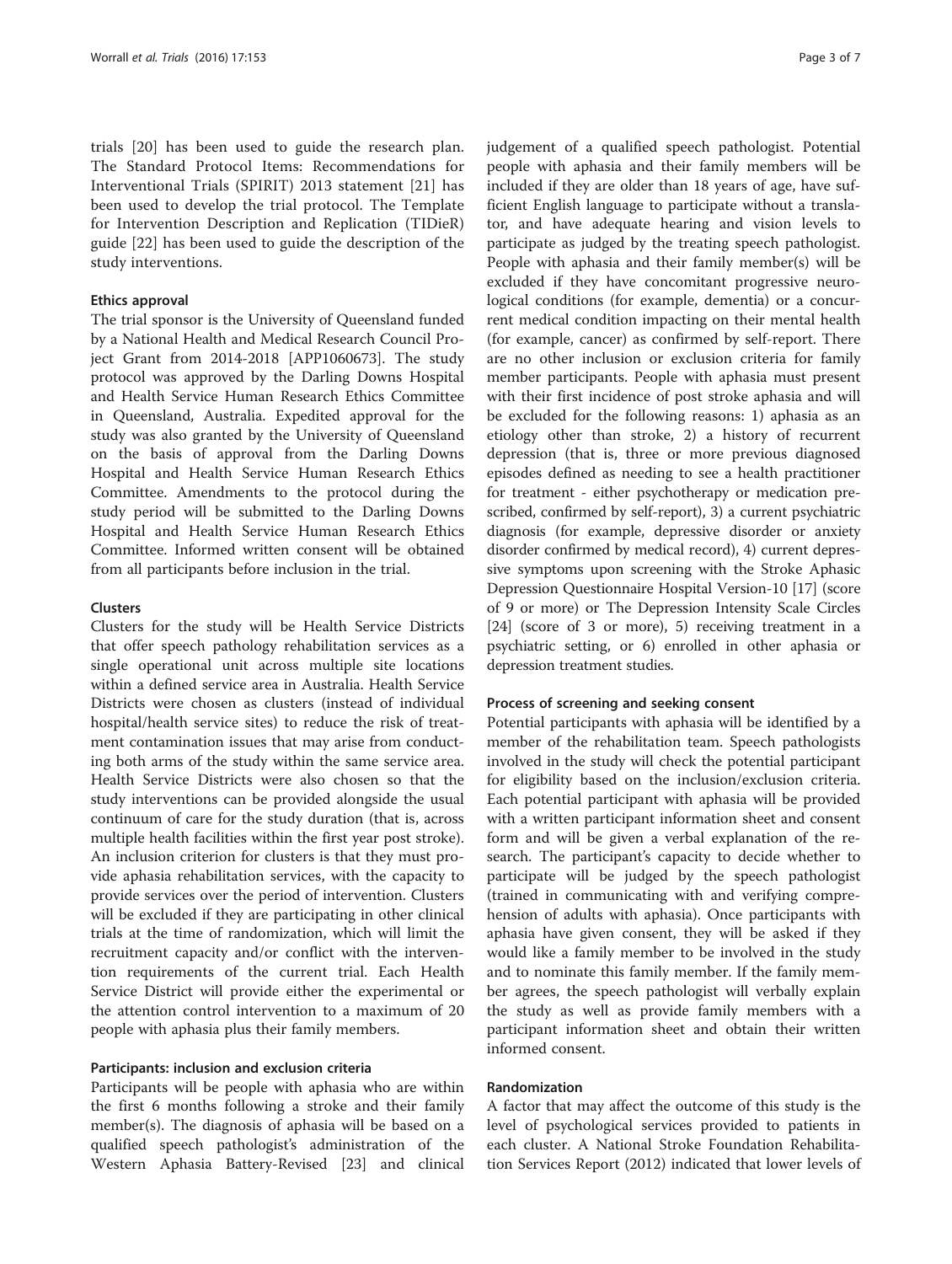psychological care might be provided to patients with stroke in nonurban areas in Australia. Hence, clusters will be selected in a way such that they represent either urban (capital city) or nonurban (regional/rural) areas. Considering a cluster size of 20, the required sample size of  $N = 344$  (see sample size estimates for details) can be achieved from 18 clusters (nine per arm, with five in urban and four in nonurban clusters). However, 20 clusters will be recruited to account for the potential of cluster attrition during the study. See Table 1 for how the 20 clusters will be stratified. Randomization will occur using a computer-generated random number scheme. Sequential numbers will be assigned to each cluster within each stratum, and only the cluster numbers will be sent to the trial statistician to ensure allocation concealment.

#### Intervention details

Characteristics of both the experimental and attention control interventions are summarized in Table [2](#page-4-0). The attention control arm of the study (SSPIP) will be provided in a similar dosage and format to the experimental intervention. The SSPIP condition will control for the attention and time provided by speech pathologists to participants [\[25\]](#page-6-0). The provision of secondary stroke prevention information has had no known demonstrated effect on the primary outcomes in this study. All study treatments provided to participants will be documented (that is, number of sessions of the intervention completed and duration of each session). Both interventions will be provided in addition to usual care. Documentation of usual care will occur during the treatment period and include, at a minimum 1) the hours and type of speech-language pathology aphasia services received, 2) the hours of counselling provided by health professionals (for example, social worker or psychologist), and 3) stroke- or aphasia-related support group attendance.

#### Primary outcomes

The two primary outcomes for people with aphasia will be mood as measured by the Stroke Aphasic Depression Questionnaire- 21 item (SADQ-21) [[15](#page-5-0)] and quality of life as measured by the Assessment for Living with Aphasia (ALA) [[16](#page-5-0)].

#### Table 1 Stratification of clusters

|                                | Experimental<br>intervention | Attention control<br>intervention |
|--------------------------------|------------------------------|-----------------------------------|
| Urban clusters ( $n = 10$ )    | five clusters                | five clusters                     |
| Nonurban clusters ( $n = 10$ ) | five clusters                | five clusters                     |

#### Secondary outcomes

The secondary outcome for people with aphasia will include a 10-item measure of self-reported stroke riskrelated behaviors [\[19](#page-5-0)]. Both ideal (for example, taking medication as prescribed) and nonideal behaviors (for example, smoking cigarettes) will be measured with higher scores out of 10 indicating performance of more ideal behaviors. Secondary outcomes for family members of people with aphasia will be the impact of caregiving measured by the Bakas Caregiving Outcomes Scale Revised (BCOS) [[17\]](#page-5-0) and mental health as measured by the General Health Questionnaire-28 item (GHQ) [\[18](#page-5-0)].

#### Blinding

People with aphasia, their family members, and outcome assessors will be blinded to the study design and treatment allocation (that is, will not know there are two arms to the study). The speech-language pathologist who completes the outcome assessment will be different from the treating therapists. Unblinding of the outcome assessors will not result in the discontinuation of a participant's involvement in the study. Attempts will be made to replace the outcome assessor if unblinding occurs and re-administration of any unblinded assessments will occur.

#### Data management and monitoring body

Data will be collected and managed using REDCap, an Internet-based data capture tool designed for research studies. Clinicians from each hospital site will enter participant data directly into REDCap. Once data collection has commenced, data will be monitored for completeness and accuracy by the study's trial manager. The study's chief investigators will monitor study progress and adverse safety events as well as audit data accuracy on an ongoing basis. No formal criteria exist for discontinuing the trial early.

#### Sample size estimates

Sample size calculations were calculated for both primary outcome measures (ALA and SADQ-21). Power calculations on the ALA have been calculated from an intensive aphasia treatment study [[26\]](#page-6-0) and an Australian longitudinal aphasia study [\[27\]](#page-6-0). Power calculations on the SADQ have been calculated from the Cost analysis of the Communication and Low Mood (CALM) study [[28\]](#page-6-0). The ALA required a larger sample size compared to the SADQ-21, and therefore, the larger sample size required by the ALA was determined necessary to adequately power the study. To achieve a power of 80 % with a 5 % level of significance in comparing the two arms of the study (Aphasia ASK versus attention control - SSPIP), we need 186 patients (93 per arm) with an effect size of 0.367, computed using ALA data (26, 27).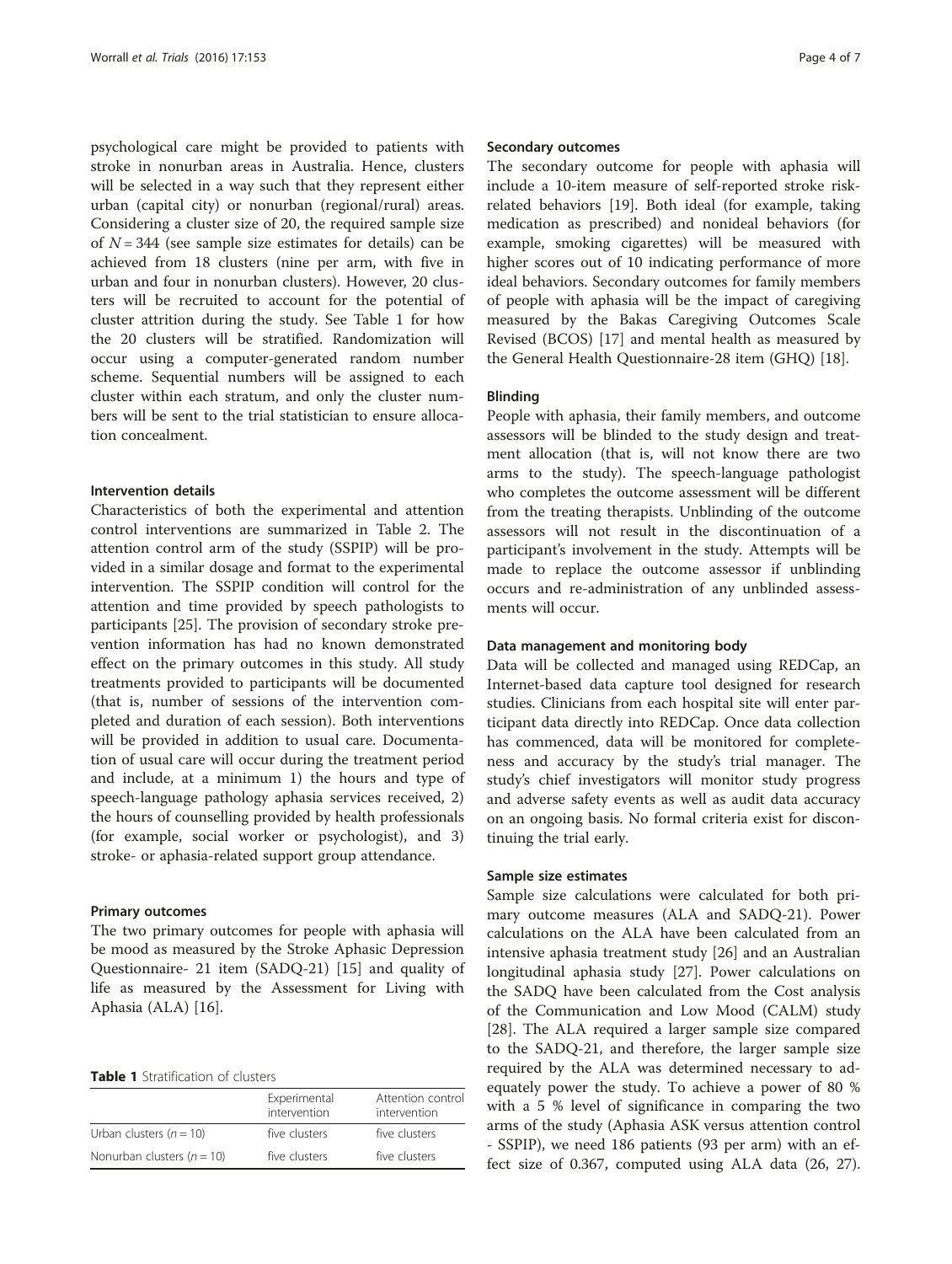#### <span id="page-4-0"></span>Table 2 Characteristics of the experimental and the attention control interventions

|                                     | ARM 1: Experimental intervention                                                                                                                                                                                                                                                                                                                                                                                                                                                                                                                                                                         | ARM 2: Attention control intervention                      |  |
|-------------------------------------|----------------------------------------------------------------------------------------------------------------------------------------------------------------------------------------------------------------------------------------------------------------------------------------------------------------------------------------------------------------------------------------------------------------------------------------------------------------------------------------------------------------------------------------------------------------------------------------------------------|------------------------------------------------------------|--|
|                                     | Aphasia Action Success Knowledge (Aphasia ASK)                                                                                                                                                                                                                                                                                                                                                                                                                                                                                                                                                           | Secondary Stroke Prevention Information Program (SSPIP)    |  |
| Participants                        | People with aphasia and their family members                                                                                                                                                                                                                                                                                                                                                                                                                                                                                                                                                             |                                                            |  |
| Timing of<br>intervention           | Participants will commence the intervention at any time before 6 months post stroke. Intervention will commence<br>within 14 days of baseline assessments and will be completed at 12 months post stroke.                                                                                                                                                                                                                                                                                                                                                                                                |                                                            |  |
| Intervention delivery<br>mode       | Intervention modules delivered face to face in 1:1 sessions.                                                                                                                                                                                                                                                                                                                                                                                                                                                                                                                                             |                                                            |  |
|                                     | Follow-up sessions conducted over the telephone.                                                                                                                                                                                                                                                                                                                                                                                                                                                                                                                                                         |                                                            |  |
| Duration of<br>intervention         | Face-to-face intervention: 6 weeks of intervention modules delivered 1 module/week for 1 to 2 hours (minimum<br>$dose = 3$ modules completed and total contact time of $3$ hours).                                                                                                                                                                                                                                                                                                                                                                                                                       |                                                            |  |
|                                     | Follow-up phone intervention: up to 9 months of follow-up phone calls (of $\frac{1}{2}$ to 1 hour duration) delivered monthly<br>until 12 months post stroke (minimum dosage $=$ 4 phone calls completed and total time of 2 hours).                                                                                                                                                                                                                                                                                                                                                                     |                                                            |  |
| Intervention provider               | Qualified speech-language pathologist trained by the research team in either ARM 1 or ARM 2 interventions.                                                                                                                                                                                                                                                                                                                                                                                                                                                                                               |                                                            |  |
| Intervention provider<br>training   | Therapy manuals provided to therapists, mandatory completion of literature readings, and mandatory completion of<br>either face-to-face or online workshop for approximately 6 hours. If online training occurs it will be recorded and accessed via<br>Adobe Connect software.                                                                                                                                                                                                                                                                                                                          |                                                            |  |
| Setting of<br>intervention delivery | The intervention will be provided on site at the health service where the participant is receiving rehabilitation or,<br>if the patient has been discharged from rehabilitation services, in the participant's home.                                                                                                                                                                                                                                                                                                                                                                                     |                                                            |  |
| Intervention process                | Therapists will quide participants through the modules, setting goals, discussing content and answering participant<br>questions and/or concerns. Tailoring of the content will occur in that participants will select the modules they<br>would like to complete and in which order. Tailoring will also occur for differing levels of aphasia severity to ensure<br>the intervention is communicatively accessible (for example, using conversational support strategies and seeing<br>people with more severe aphasia in person rather than conducting the session over telephone for the follow-up). |                                                            |  |
| Intervention content                | six modules covering the following themes:                                                                                                                                                                                                                                                                                                                                                                                                                                                                                                                                                               | six modules covering the following themes:                 |  |
|                                     | • aphasia and stroke education                                                                                                                                                                                                                                                                                                                                                                                                                                                                                                                                                                           | · stroke education                                         |  |
|                                     | · basic communication strategies                                                                                                                                                                                                                                                                                                                                                                                                                                                                                                                                                                         | · risk factor education                                    |  |
|                                     | · strategies for managing mood                                                                                                                                                                                                                                                                                                                                                                                                                                                                                                                                                                           | · lifestyle modifications for managing stroke risk factors |  |
|                                     | • strategies for maintaining social network support                                                                                                                                                                                                                                                                                                                                                                                                                                                                                                                                                      | • medications for stroke prevention                        |  |
|                                     | Intervention materials Written support materials for each module with modifications made to formatting (for example, larger fonts and bolding of<br>key words) in order to improve accessibility of information for people with aphasia. Additional video materials will be made<br>available for some modules. Materials will be made available after the completion of the trial.                                                                                                                                                                                                                      |                                                            |  |
| Fidelity of treatment               | All treatment sessions will be video recorded. The first module completed for all participants will be submitted to<br>research team for evaluation of patient interaction skills and content delivered. If deviation of fidelity is observed<br>retraining of the therapist will occur before administration of the intervention continues. Following all first session<br>evaluations, a random sample of videos will be selected to check fidelity is maintained throughout the study.                                                                                                                |                                                            |  |

The extent to which power is diminished by clustering was considered in relation to the design effect (DE) =  $1 + (m - 1)r10$ , where m = the average size of a cluster and r is the intra-class correlation coefficient. Typically, intraclass correlation coefficients are small (<0.02); thus a conservatively estimated intra-class correlation of 0.02 was used. A cluster size of 20 was chosen based on the feasibility of running the intervention, as well as the availability of patients with aphasia within clusters. Thus  $DE = 1 + (20-1)^*0.02 =$ 1.38, and the total sample size required was calculated as 186  $*$  1.38  $\approx$  258. To account for an attrition rate of 25 % to the 12-month follow-up period, 344 patients would be needed (172 per arm).

# Statistical analyses

Baseline characteristics of participating patients of the two arms will be presented and compared for any meaningful

differences at baseline. Outcomes of interest will be analyzed on an intention-to-treat basis. Multilevel modelling using mixed models, which takes into account patients being nested within clusters, will be able to examine whether changes in the outcomes, which are on interval-scale, vary over time as well as across the two (Aphasia ASK and attention control- SSPIP) programs, after adjusting for the effects of any potential confounders (if any). In addition, attrition patterns across the two arms will be examined to determine randomness of missing data, and if required, multiple imputations will be implemented. All statistical analyses will be performed using Stata statistical software. An alpha level of 0.05 will be accepted as significant. The results of the statistical models will be presented in the form of regression coefficients, their 95 % confidence intervals, and effect sizes. The residuals of the fitted models will be examined to ensure that all required assumptions are met. The statistician completing the data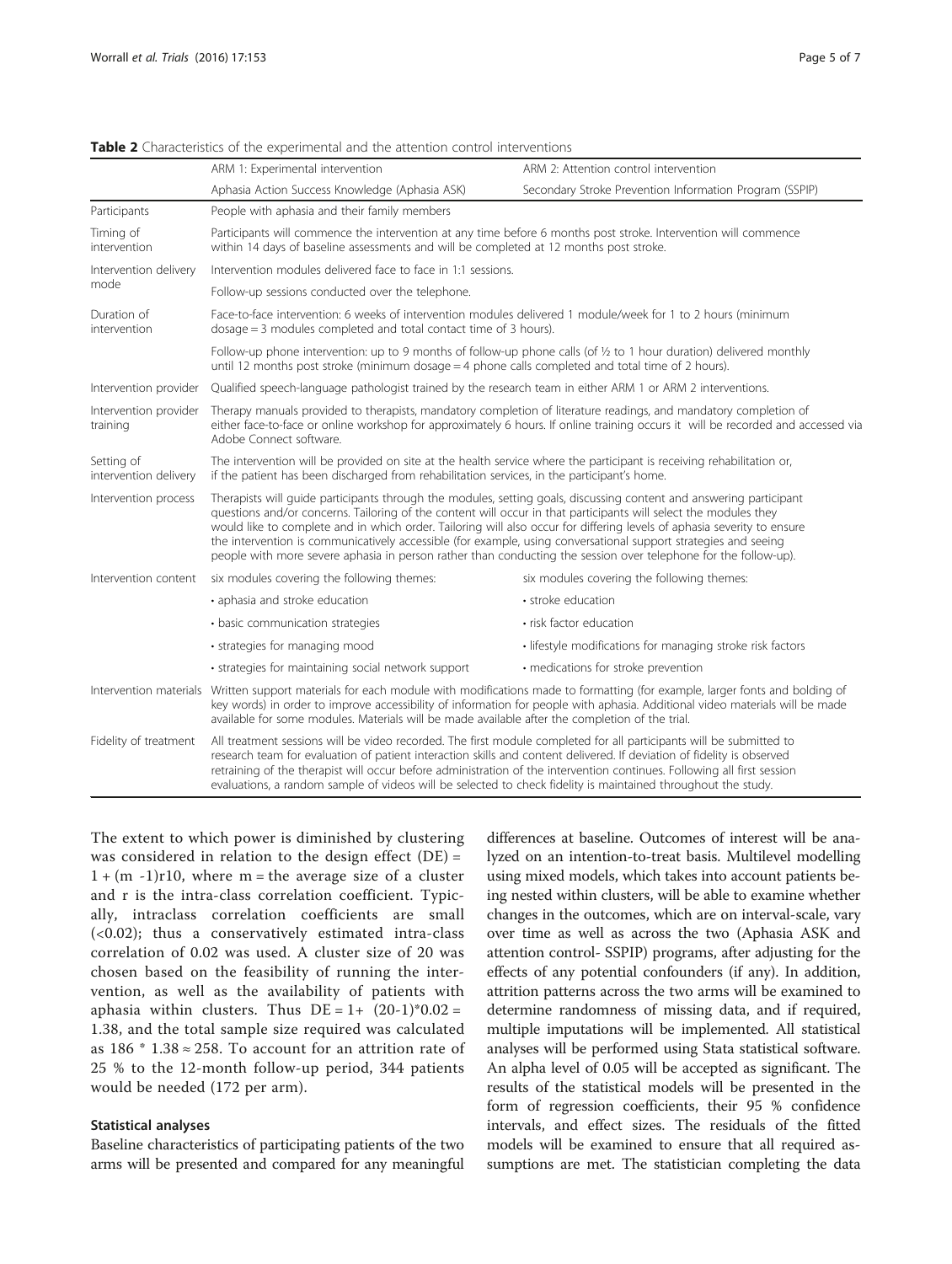<span id="page-5-0"></span>analyses will be blinded to group allocation until analysis is completed.

#### Additional data collection and analyses

Qualitative interviews and/or survey data will also be collected from participants and treating speech pathologists upon completion of the 12-month evaluation and/ or the end of the study. The interviews and/or survey data will gather information about the treatment services that have been provided.

# Discussion

This is the first known intervention tailored for people with aphasia that aims to prevent depression and improve longer-term outcomes by providing intervention early after stroke. The intervention is of reasonably low intensity, and if effective and integrated into speech pathology clinical practice, it has the potential to not only improve mood and quality of life but also other functional outcomes impacted by mood.

## Trial status

The target number of 20 clusters has been recruited, of which 14 have had the relevant governance application approved to start the trial. Clusters that have been approved include the Darling Downs Service District, QLD; Wide Bay Hospital and Health Service, QLD; Mackay Hospital and Health Service, QLD; Western New South Wales Local Health District, NSW; Northern Sydney Local Health District, NSW; Sacred Heart Rehabilitation Service, NSW; Hunter New England Local Health District, NSW; Western Health, VIC; Barwon Health, VIC; Northern Health, VIC; Monash Health, VIC; Peninsula Health, VIC; Tasmanian Health Service- South, TA; and The Canberra Hospital and Health Services, ACT.

#### Abbreviations

ALA: Assessment for Living with Aphasia; Aphasia ASK: Aphasia Action Success Knowledge; BCOS: Bakas Caregiving Outcomes Scale revised; CONSORT: Consolidated Standards of Reporting Trials; GHQ: General Health Questionnaire; SADQ-21: Stroke Aphasic Depression Questionnaire- 21 item; SPIRIT: Standard Protocol Items, Recommendations for Interventional Trials; SSPIP: Secondary Stroke Prevention Information Program; TIDieR: Template for Intervention Description and Replication.

#### Competing interests

The authors declare they have no conflicts of interest.

#### Authors' contributions

LW, KH, IK, NSM, AK, TH, EP, LT, and MR were responsible for the initial design of the study and obtaining funding. BR refined the study design and wrote the full study protocol in consultation with LW, KH, IK, NSM, AK, TH, EP, LT, and MR. KH and BR drafted the first version of this manuscript. LW, IK, NSM, AK, TH, EP, LT, and MR critically reviewed the manuscript for intellectual content. All authors read and approved the final manuscript.

#### Acknowledgements

The development and phase 1 study of the Aphasia ASK program were supported by an Australian National Stroke Foundation Small Project Grant. The authors would like to thank Emma Thomas and Dr. Emma Finch

from The University of Queensland and Kathy Clark, Dr. Jennifer Lethlean, Tania Quaglio, and Dr. Anna Farrell from Queensland Health for their invaluable contribution to the development of the Aphasia ASK intervention. Dr. Shirley Thomas, The University of Nottingham is also thanked for advice on outcome measurement.

#### Author details

<sup>1</sup>National Health and Medical Research Council Centre for Clinical Research Excellence in Aphasia Rehabilitation (NHMRC CCRE-Aphasia), Brisbane, Australia. <sup>2</sup>School of Health and Rehabilitation Sciences, The University of Queensland, Brisbane, Australia. <sup>3</sup>Discipline of Clinical Psychology, University of Technology, Sydney, Australia. <sup>4</sup>Southeastern Louisiana University Hammond, Louisiana, USA. <sup>5</sup>Centre for Research in Evidence-Based Practice, Bond University, Gold Coast, Australia. <sup>6</sup>Speech Pathology, Faculty of Health Sciences, The University of Sydney, Sydney, Australia. <sup>7</sup>School of Allied Health, La Trobe University, Melbourne, Australia.

#### Received: 27 August 2015 Accepted: 25 February 2016 Published online: 22 March 2016

#### References

- 1. Hackett ML, Pickles K. Part I: frequency of depression after stroke: an updated systematic review and meta-analysis of observational studies. Int J Stroke. 2014;9(8):1017–25.
- 2. Donnellan C, Hickey A, Hevey D, O'Neill D. Effect of mood symptoms on recovery one year after stroke. Int J Geriatr Psychiatry. 2010;25(12):1288–95.
- 3. House A, Knapp P, Bamford J, Vail A. Mortality at 12 and 24 months after stroke may be associated with depressive symptoms at 1 month. Stroke. 2001;32(3):696–701.
- 4. Gillham S, Carpenter M, Leathly M. Psychological care after stroke: Economic modelling of a clincial psychology led team approach. London: Department of Health; 2012.
- 5. Engelter ST, Gostynski M, Papa S, Frei M, Born C, Ajdacic-Gross V, et al. Epidemiology of aphasia attributable to first ischemic stroke: incidence, severity, fluency, etiology, and thrombolysis. Stroke. 2006;37(6):1379–84.
- 6. Herrmann M, Code C. The relevance of emotional and psychosocial factors in aphasia to rehabilitation. Neuropsychol Rehabil. 2003;13(1):109–32.
- 7. Ebrahim S, Barer D, Nouri F. Affective illness after stroke. Br J Psychiatry. 1987;151(1):52–6.
- 8. Gainotti G. Emotional, psychological and psychosocial problems of aphasic patients: An introduction. Aphasiology. 1997;11(7):635–50.
- 9. Lincoln NB, Kneebone II, Macniven JAB, Morris RC. Psychological Management of Stroke. 2011. Wiley Online Library 9781119961307
- 10. Michallet B, Tétreault S, Le Dorze G. This consequences of severe aphasia on the spouses of aphasic people: A description of the adaptation process. Aphasiology. 2003;17(9):835–59.
- 11. Grawburg M, Howe T, Worrall L, Scarinci N. Third-party disability in family members of people with aphasia: a systematic review. Disabil Rehabil. 2013; 35(16):1324–41.
- 12. Parr S, Pound C, Hewitt A. Communication access to health and social services. Top Lang Disord. 2006;26(3):189–98.
- 13. Hackett ML, Anderson CS, House A, Xia J. Interventions for treating depression after stroke. Cochrane Database Syst Rev. 2008;4:CD003437-CD.
- 14. Hackett ML, Anderson CS, House A, Halteh C, Interventions for preventing epression after stroke. Cochrane Database Syst Rev. 2008;3:CD003689.
- 15. Sutcliffe LM, Lincoln NB. The assessment of depression in aphasic stroke patients: the development of the Stroke Aphasic Depression Questionnaire. Clin Rehabil. 1998;12(6):506–13.
- 16. Kagan A, Simmons-Mackie N, Victor JC, Carling-Rowland A, Hoch J, Huijbregts M, et al. Assessment for living with aphasia. Toronto: Aphasia Institute; 2010.
- 17. Bakas T, Champion V, Perkins SM, Farran CJ, Williams LS. Psychometric testing of the revised 15-item Bakas Caregiving Outcomes Scale. Nurs Res. 2006;55(5):346–55.
- 18. Goldberg D. Manual of the General Health Questionnaire. Windsor: NFER-Nelson; 1978.
- 19. Eames S, Hoffmann TC, Phillips NF. Evaluating stroke patients' awareness of risk factors and readiness to change stroke risk-related behaviors in a randomized controlled trial. Top Stroke Rehabil. 2014;21(Supplement-1):S52–62.
- 20. Campbell MK, Piaggio G, Elbourne DR, Altman DG. Consort 2010 statement: extension to cluster randomised trials. BMJ. 2012;345: e5661. doi:[10.1136/bmj.e5661.](http://dx.doi.org/10.1136/bmj.e5661)